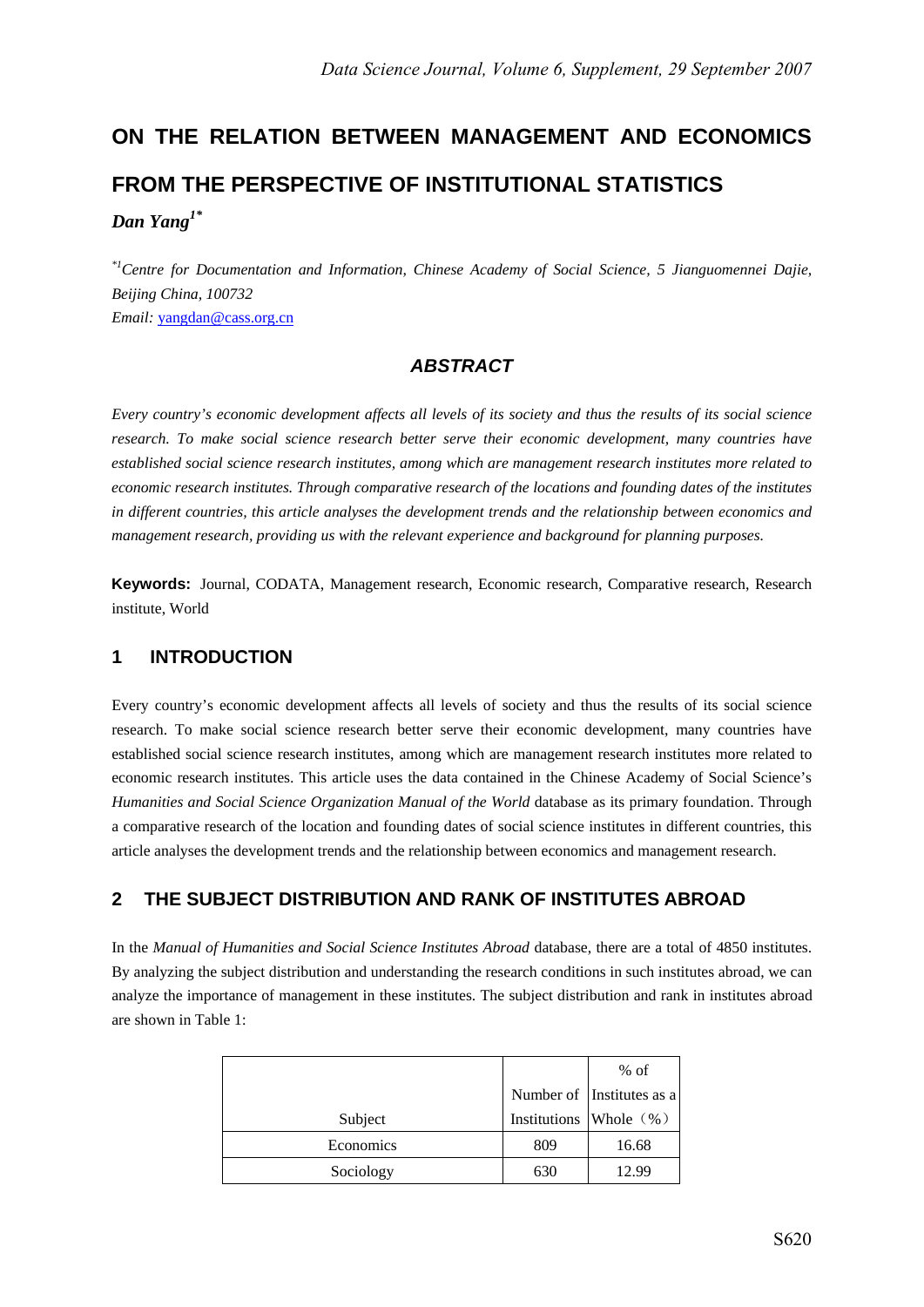|  | Data Science Journal, Volume 6, Supplement, 29 September 2007 |  |
|--|---------------------------------------------------------------|--|
|--|---------------------------------------------------------------|--|

| 553            | 11.39 |
|----------------|-------|
|                |       |
| 345            | 7.11  |
| 342            | 7.05  |
| 295            | 6.08  |
| 272            | 5.60  |
| 270            | 5.57  |
| 235            | 4.85  |
| 195            | 4.02  |
| 190            | 3.92  |
| 126            | 2.60  |
| 108            | 2.23  |
| 99             | 2.04  |
| 96             | 1.98  |
| 78             | 1.61  |
| 50             | 1.03  |
| 41             | 0.85  |
| 36             | 0.74  |
| 28             | 0.58  |
| 15             | 0.31  |
| 13             | 0.27  |
| 10             | 0.21  |
| 10             | 0.21  |
| $\overline{2}$ | 0.04  |
| $\mathbf{1}$   | 0.02  |
| 1              | 0.02  |
|                |       |

**Table 1.** Subject distribution and rank in institutes abroad

## **2.1 Data analysis**

From Table 1, the top ten subjects studied in institutes abroad are: economics, sociology, regional research, politics, management, education, law, history, linguistics, and cultural studies. The number of institutes whose subject ranks in the top 10 is 69% of the total number of institutes. Among these institutes, those studying economics have the greatest number, 18% of the total, while management institutes are 7% of the total, ranking fifth. The figures above illustrate that the world pays attention to the study of economics and management. Therefore this research has great relevancy.

# **3 THE TIMESPACE DISTRIBUTION OF ECONOMICS RESEARCH INSTITUTES ABROAD**

## **3.1 National distribution of economics research institutes**

In a statistical analysis of the data of the economics research institutes in all countries in the database, we can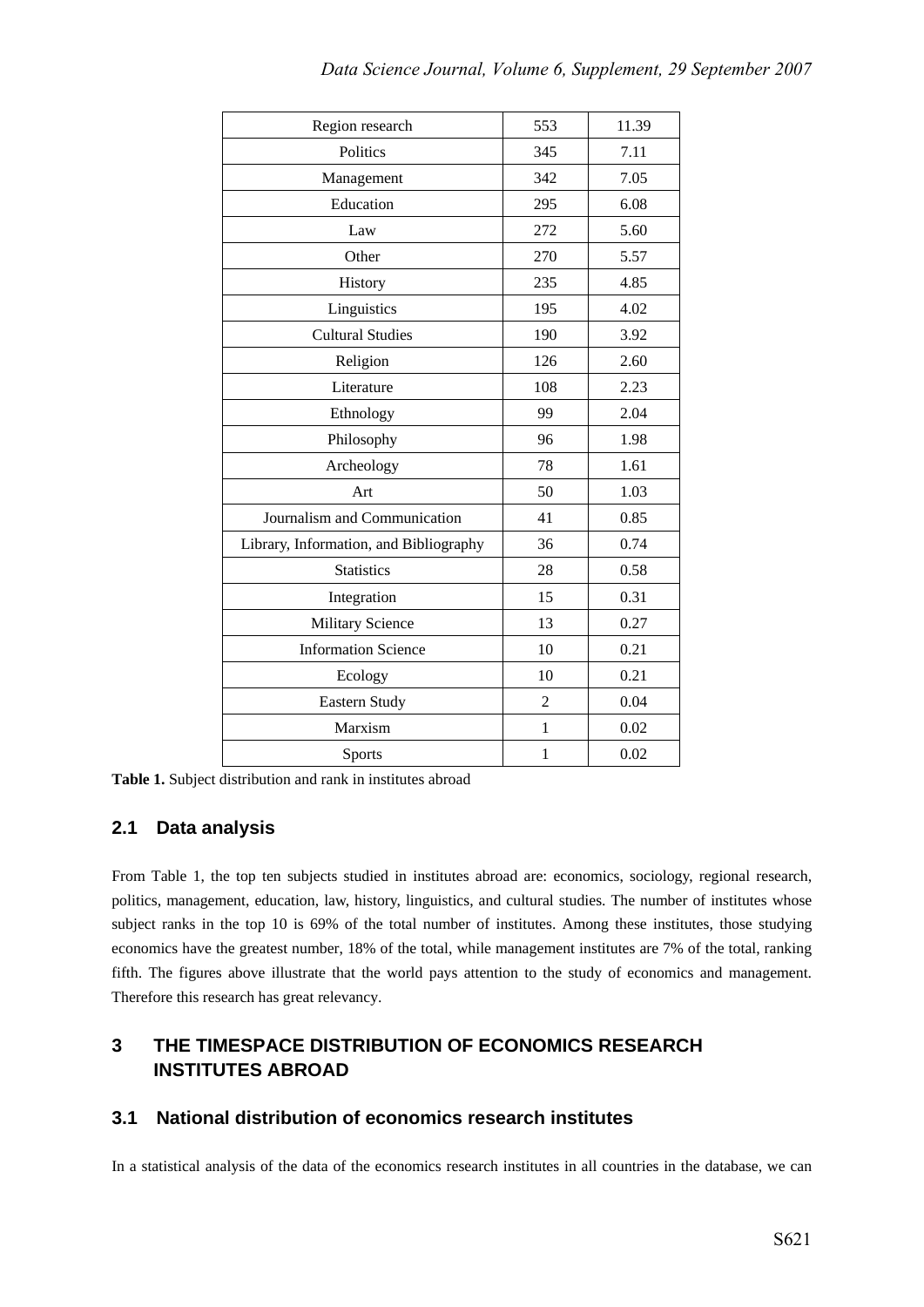see the status of economics research in different countries, and provide the data foundation for the management and economics research. (Note: For convenience, South Korea is used for the Korean empire in 1945; Germany is used for the Federal Republic of Germany and Democratic Germany after 1990; Russia is used for the Soviet Union after 1922, and the Russian Federation after 1991) The 10 countries with the largest number of economics research institutes are shown in Table 2.

|                | Number of         |
|----------------|-------------------|
|                | Economics         |
| Country        | <b>Institutes</b> |
| USA            | 119               |
| Russia         | 79                |
| Japan          | 63                |
| Korea          | 46                |
| Canada         | 46                |
| Germany        | 45                |
| <b>Britain</b> | 43                |
| Netherlands    | 22                |
| Bangladesh     | 21                |
| Austra.        | 21                |
| <b>Brazil</b>  | 17                |
| France         | 15                |

Table 2. Countries with largest number of economics research institutes

#### **3.1.1 Data analysis**

The countries with the most economics research institutes, from most to least, are: USA, Russia, Japan, Korea, Canada, Germany, Britain, Bangladesh, Australia, Brazil, and France. Economically developed countries occupy the great majority of these countries. From this, we can theorize that the greater a country's economic development, the more it emphasizes the importance of economics and sets up institutes for its study.

## **3.2 Time distribution of economics institutes**

#### **3.2.1 The distribution of institutes of economics in different years**

We can predict the development trends of world economics research. The time distribution of world economics institutes is shown in Table 3:

|            | Number of  |      | Number of  |
|------------|------------|------|------------|
|            | Economics  |      | Economics  |
| Date       | Institutes | Date | Institutes |
| Before1900 | 2          | 1960 | 83         |
| 1900       | 3          | 1970 | 85         |
| 1910       | 3          | 1980 | 120        |
| 1920       | 20         | 1990 | 172        |
| 1930       |            | 2000 | 55         |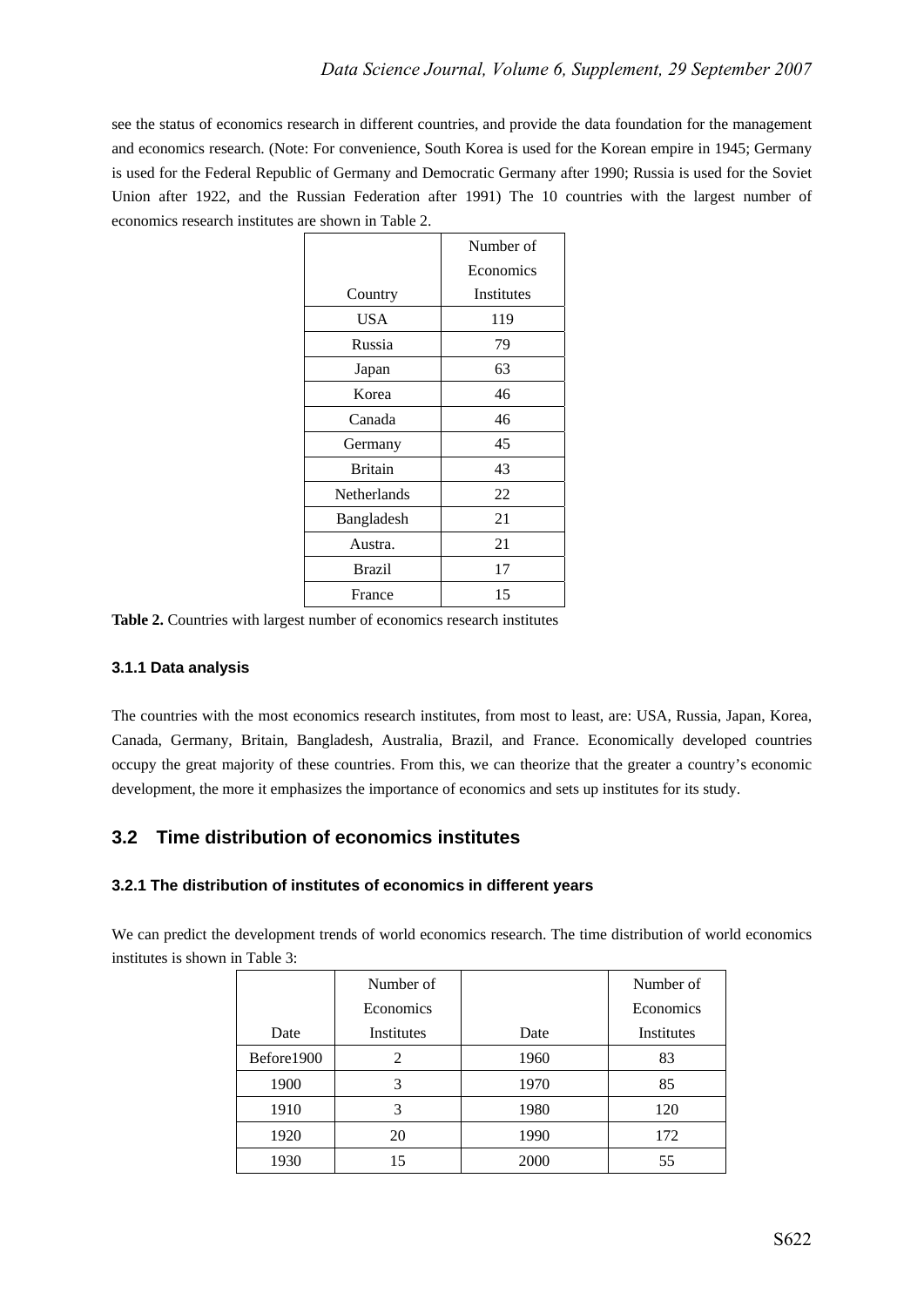| 1940 |    | No year | 57<br>1 J J |
|------|----|---------|-------------|
| 1950 | 60 | Total   | 809         |

**Table 3.** The time distribution of world economics institutes

#### **3.2.1.1 Statistical data**

Economics research institutes abroad were founded as follows: 1990(172), 1980 (120), 1970 (85), 1960 (83), 1950 (60), 1940 (34), 1920 (20), 1930 (15), 1910 (3), 1900 (3), and before 1900 (3).

#### **3.2.1.2 Data analysis**

The above ranking illustrates that the number of economics institutes established in 1990s is the highest, the number established in the 1920s is greater than in 1930s, the trend is that the number of institutes increases year by year. Because the statistical data ends at the first half year of 2005, we can see that in less than 5 years, 55 economics research institutes have been established throughout the world. From the above figures, in the first ten years of the 21st century, establishment of economics research institutes should be close to the level in the 1980s.

These results indicate that the trend in establishing economics research institutes is increasing and also that for all countries economics research is being emphasized along with economic development.

#### **3.2.2 Country by country distribution of economics institutes in different years**

The top ten countries with economics research institutes are ranked by year. We can analyze their position in different years.

|                | <b>Before</b> |                |          |                |                |                |          |                |                |                |                |
|----------------|---------------|----------------|----------|----------------|----------------|----------------|----------|----------------|----------------|----------------|----------------|
|                | 1900          |                | 1900     |                | 1910           |                | 1920     |                | 1930           |                | 1940           |
| Country        | Num           | Country        | Num      | Country        | Num            | Country        | Num      | Country        | Num            | Country        | Num            |
| Russia         | 1             | Germany        | 1        | Germany        | $\overline{2}$ | Russia         | 5        | Russia         | 4              | Japan          | $\tau$         |
| <b>USA</b>     | $\Omega$      | <b>Britain</b> | 1        | <b>USA</b>     | $\mathbf{0}$   | Germany        | 3        | Japan          | 4              | <b>USA</b>     | 5              |
| Japan          | $\mathbf{0}$  | <b>USA</b>     | $\theta$ | Russia         | $\Omega$       | <b>USA</b>     | 2        | Holland        | $\overline{2}$ | Germany        | 5              |
| Korea          | $\Omega$      | Russia         | $\theta$ | Japan          | $\Omega$       | Japan          | 2        | <b>USA</b>     | 1              | <b>Brazil</b>  | $\overline{4}$ |
| Canada         | $\mathbf{0}$  | Japan          | $\theta$ | Korea          | $\Omega$       | Holland        | 1        | Korea          | $\theta$       | Russia         | 1              |
| Germany        | $\Omega$      | Korea          | $\theta$ | Canada         | $\Omega$       | Korea          | $\Omega$ | Canada         | $\theta$       | France         | 1              |
| <b>Britain</b> | $\Omega$      | Canada         | $\theta$ | <b>Britain</b> | $\Omega$       | Canada         | $\Omega$ | Germany        | $\theta$       | Korea          | $\theta$       |
| Holland        | $\Omega$      | Holland        | $\theta$ | Holland        | $\Omega$       | <b>Britain</b> | $\Omega$ | <b>Britain</b> | $\theta$       | Canada         | $\Omega$       |
| Bangla.        | $\Omega$      | Bangla.        | $\theta$ | Bangla.        | $\Omega$       | Bangla.        | $\theta$ | Bangla.        | $\theta$       | <b>Britain</b> | $\Omega$       |
| Austra.        | $\Omega$      | Austra.        | $\theta$ | Austra.        | $\Omega$       | Austra.        | $\Omega$ | Austra.        | $\theta$       | Holland        | $\Omega$       |
| <b>Brazil</b>  | $\Omega$      | Brazil         | $\theta$ | <b>Brazil</b>  | $\Omega$       | <b>Brazil</b>  | $\Omega$ | <b>Brazil</b>  | $\theta$       | Bangla.        | $\theta$       |
| France         | $\theta$      | France         | $\theta$ | France         | $\Omega$       | France         | $\Omega$ | France         | $\theta$       | Austra.        | $\Omega$       |

Country by country distribution of economics institutes in different years is as follows: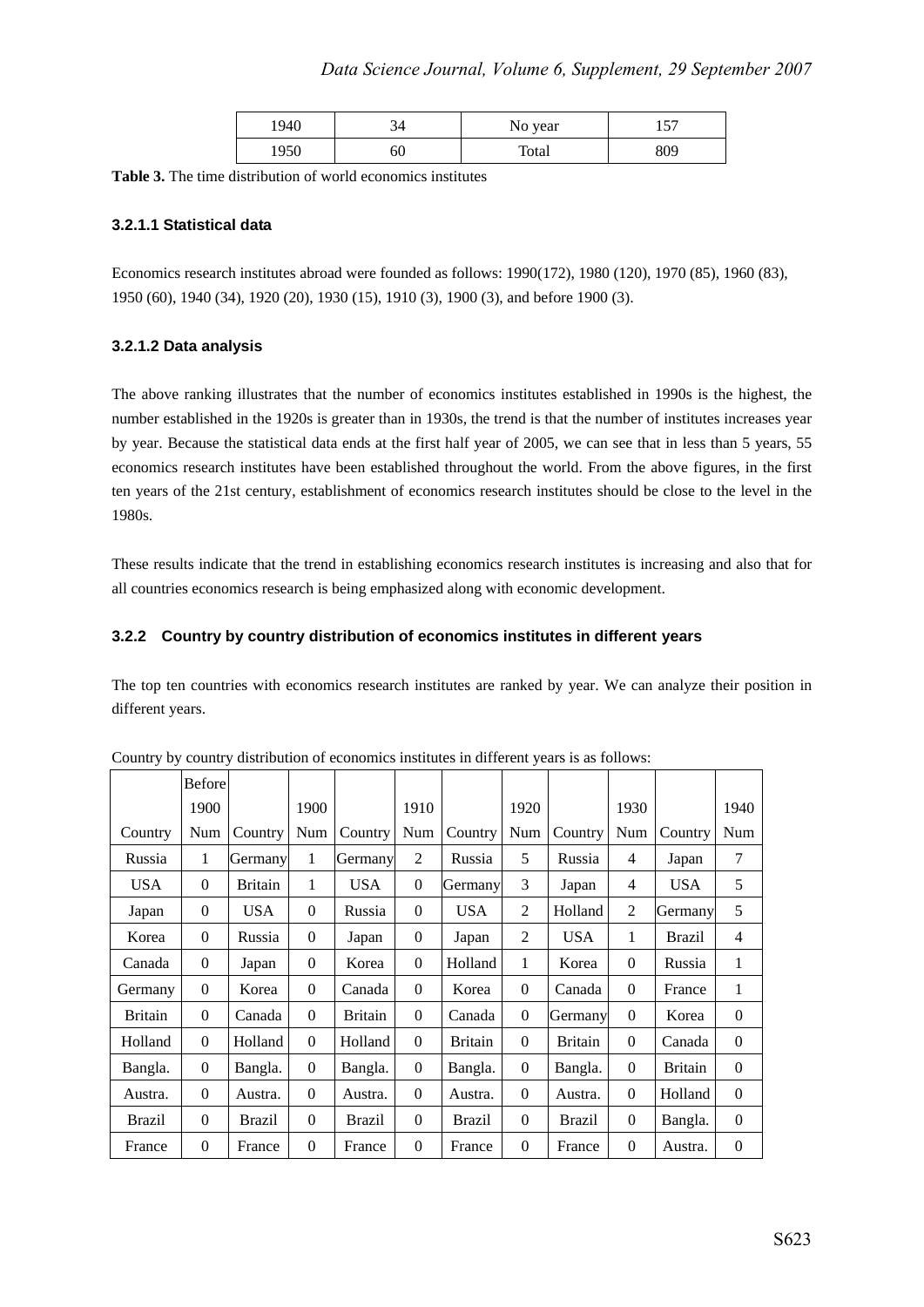|                | 1950     |                | 1960     |                | 1970           |                | 1980 |                | 1990 |                | 2000     |
|----------------|----------|----------------|----------|----------------|----------------|----------------|------|----------------|------|----------------|----------|
| Country        | Num      | Country        | Num      | Country        | Num            | Country        | Num  | Country        | Num  | Country        | Num      |
| Germany        | 7        | Japan          | 18       | USA.           | 9              | <b>USA</b>     | 23   | <b>USA</b>     | 30   | Russia         | 11       |
| Russia         | 6        | Korea          | 9        | Japan          | 8              | Korea          | 15   | Russia         | 26   | <b>USA</b>     | 9        |
| Japan          | 6        | <b>USA</b>     | 5        | Korea          | 7              | Japan          | 11   | Korea          | 12   | <b>Britain</b> | 8        |
| Bangla.        | 4        | Russia         | 4        | <b>Britain</b> | 7              | Canada         | 8    | Germany        | 12   | France         | 5        |
| <b>USA</b>     | 1        | Canada         | 4        | Russia         | 5              | Holland        | 7    | <b>Britain</b> | 12   | Canada         | 4        |
| Korea          | 1        | Germany        | 3        | France         | $\overline{4}$ | <b>Britain</b> | 6    | Austra.        | 11   | Japan          | 3        |
| <b>Britain</b> | 1        | Bangla.        | 3        | Canada         | $\overline{2}$ | Russia         | 5    | Canada         | 7    | Holland        | 2        |
| Brazil         | 1        | <b>Britain</b> | 2        | Germany        | 2              | Germany        | 5    | Bangla.        | 6    | Korea          | 1        |
| Canada         | $\Omega$ | <b>Brazil</b>  | 2        | Bangla.        | 2              | Austra.        | 4    | Holland        | 5    | Germany        | 1        |
| Holland        | $\Omega$ | Holland        | 1        | Austra.        | $\overline{2}$ | Bangla.        | 3    | Japan          | 4    | Austra.        | 1        |
| Austra.        | $\Omega$ | France         | 1        | Brazil         | 2              | Brazil         | 1    | <b>Brazil</b>  | 4    | <b>Brazil</b>  | 1        |
| France         | $\theta$ | Austra.        | $\Omega$ | Holland        | 1              | France         | 1    | France         | 2    | Bangla.        | $\theta$ |

**Table 4**. Country by country distribution of economics institutes in different years

#### **3.2.2.1 Statistical data**

The data above illustrates that before 1900 there were few economics institutes abroad, only Russia had one. In the period 1900-1909, only Britain and Germany had such an institute. In 1910-1919, there were again only two institutes, both in Germany. In 1920-1929, the United States and Japan established economics research institutes. In both 1930-1939 and 1940-1949 Japan ranked first in number of institutes, and the USA and Germany ranked second. In 1950-1959, the number of German economics institutes ranked first, and Russia and Japan ranked second. In 1960-1969, the number of Japanese economics institutes ranked first, Korea ranked second, and the United States ranked third. In 1970-1979, the number of economics institutes in the United States ranked first, Japan ranked second and Korea and Britain ranked third. In 1980 –1989, the United States ranked first, and the quantity increased quickly. Korea also increased quickly, ranking second, and Japan ranked third. In 1990-1999, besides in the United States, the number of economics research institutes in other countries, such as Russia, Germany, Britain, and Australia also increased quickly. Countries are ranked: The United States the first, Russia second, and Korea and Germany third. In 2000- the first six months of 2005 also can see the number of Russia's economics research institutes ranked first, and France's institutes increased quickly.

#### **3.2.2.2 Data analysis**

(a) Countries that established economics research institutes early on are economically powerful. These countries are Russia, Germany and Japan; Germany ranked first 3 times before the 1960s In 1950-1969, the number of economics research institutes in Russia was growing rapidly.

(b) After the 1960s countries that were rapidly developing economics research institutes were also countries with rapidly developing economies. After the 1960s, the number of the USA's economic research institutes ranked first. The number of the USA's institutes ranked first three times, reaching the highest point in the 1990s.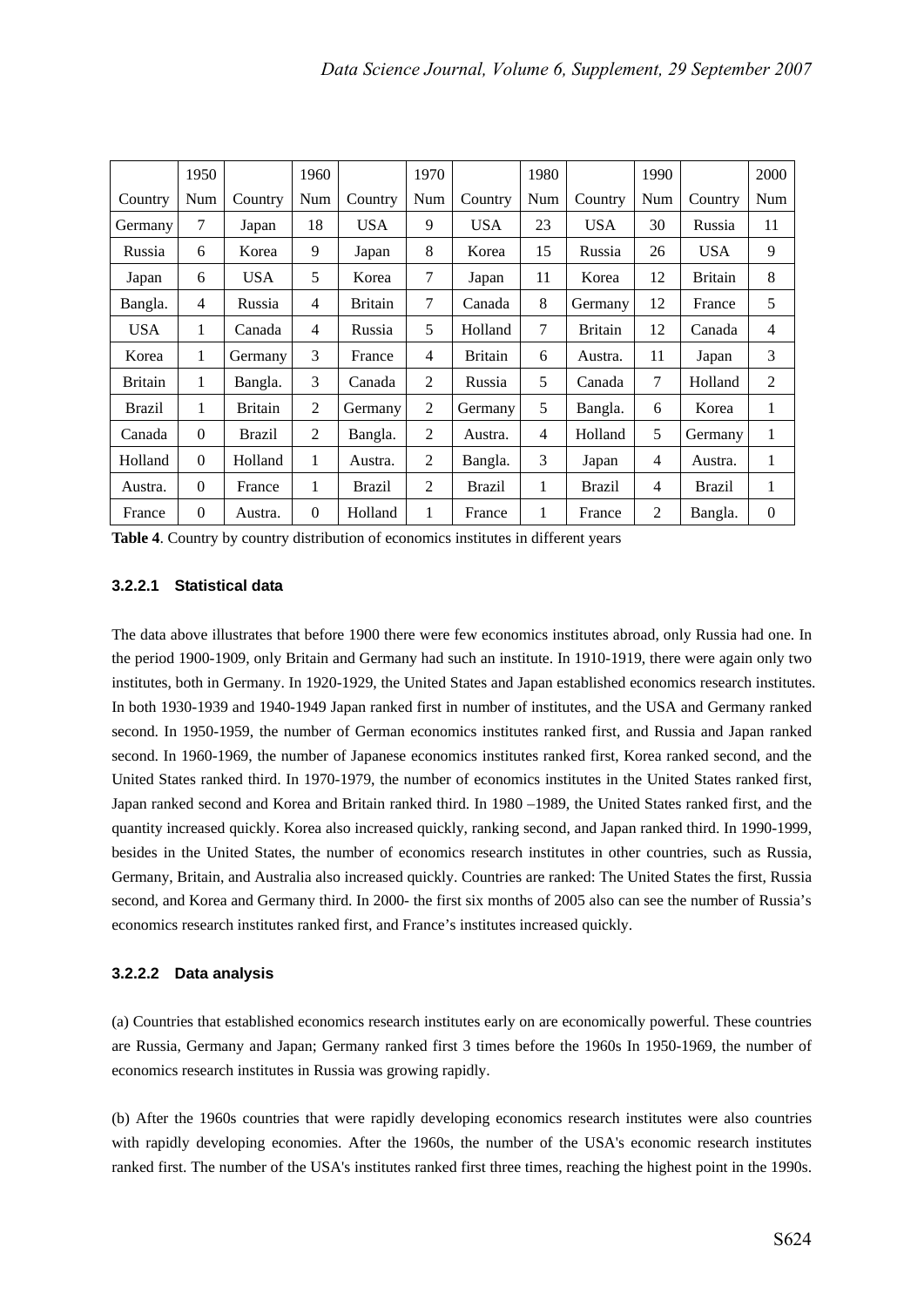At the beginning of the 21st century, the number of Russian economics research institutes ranks the first, illustrating that Russia has strengthened its research on economics over the years. Although Korea did not rank first, it has ranked third from the 1960s to the 1990s. This shows that economics research in Korea is growing continuously. This data provides a positive correlation between economic development and the foundation of economics research institutes.

(c) As Bangladesh has occupies the top ten in some years, it is a country to pay attention to. Economics research institutes develop rapidly is a country whose economy is developing quickly. Because of the positive correlation between economic development and the foundation of economics research institutes, we must pay more attention to the economic development in Bangladesh.

# **4 THE TIMESPACE DISTRIBUTION OF MANAGEMENT RESEARCH INSTITUTES ABROAD**

# **4.1 Country by country distribution of management research institutes**

We compare the country-by-country distribution of management research institutes in all countries in the database and compare these numbers with the distribution of the economics institutes in the different countries to find the commonality.

|            | Number of  |
|------------|------------|
|            | Management |
| Country    | Institutes |
| <b>USA</b> | 66         |
| Korea      | 31         |
| Britain    | 22         |
| Canada     | 17         |
| Bangladesh | 16         |
| Japan      | 14         |
| France     | 12         |
| Germany    | 11         |
| Russia     | 11         |
| Pakistan   | 10         |
| Malaysia   | 9          |

The top ten countries with management research institutes are given in Table 5:

#### **4.1.1 Statistical data**

The order of the top ten countries with management research institutes is as follows: USA, Korea, Britain, Canada, Bangladesh, Japan, France, Germany/ Russia, Pakistan, and Malaysia.

#### **4.1.2 Data analysis**

**Table 5**. The top ten countries with management research institutes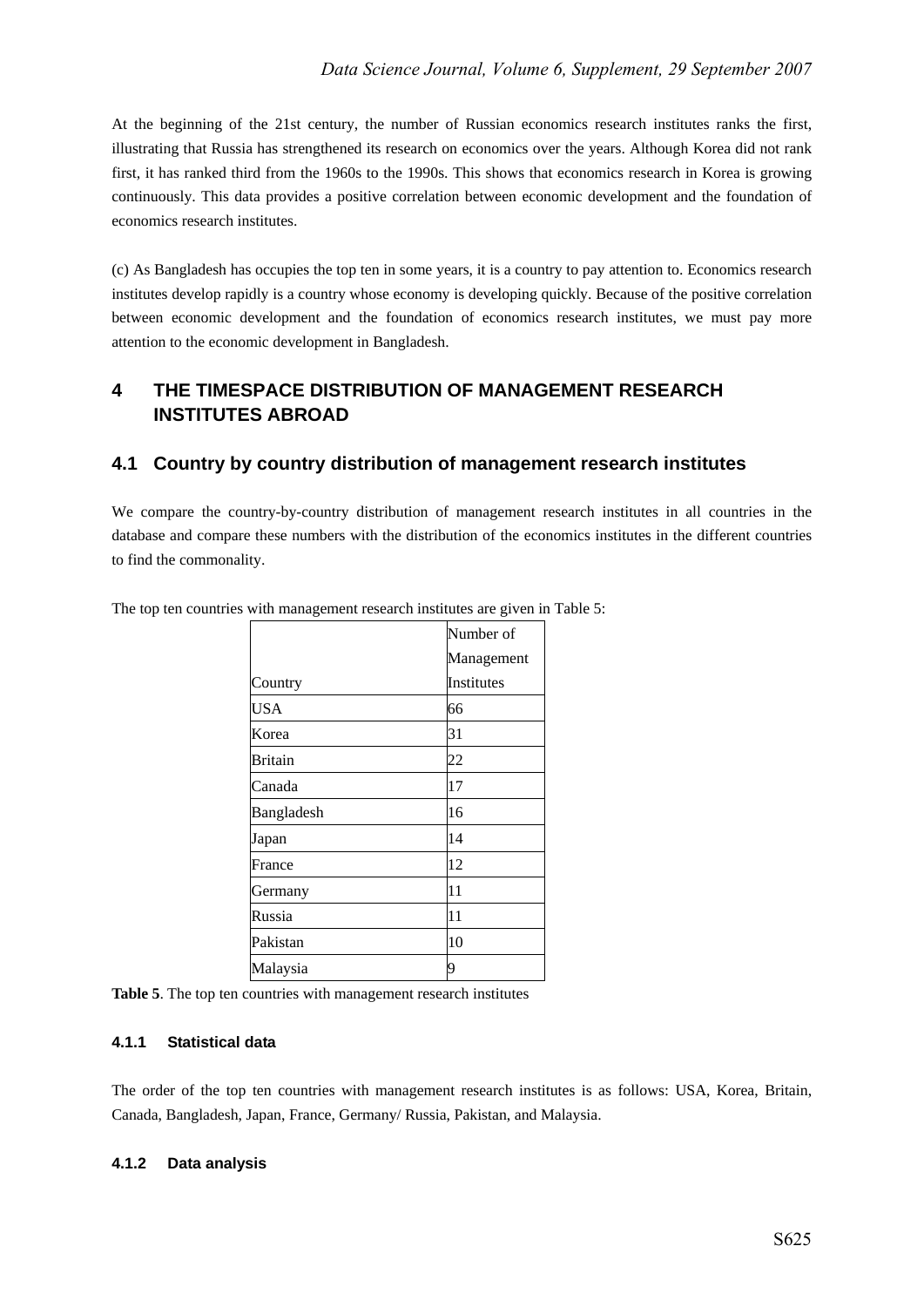Economically developed countries occupy the great majority of the top 10 countries in number of management research institutes. This result shows that the higher the level of economic development in a country, the more it emphasizes the importance of management research.

## **4.2 Time distribution of management institutes**

We can predict the development trends in world management research by looking at those trends in economics.

The time distribution of management institutes abroad is given in Table 6:

|             | Number of         |         | Number of  |
|-------------|-------------------|---------|------------|
|             | Management        |         | Management |
| Date        | <b>Institutes</b> | Date    | Institutes |
|             |                   |         |            |
| Before 1900 | 0                 | 1960    | 44         |
| 1900        | 0                 | 1970    | 38         |
| 1910        |                   | 1980    | 57         |
| 1920        |                   | 1990    | 100        |
| 1930        | 3                 | 2000    | 39         |
| 1940        | 4                 | No year | 43         |
| 1950        | 12                | Total   | 342        |

**Table 6.** Time distribution of management institutes abroad

#### **4.2.1 Statistical data**

The establishment of management research institutes abroad ranked by year is as follows: 1990(100), 1980 (57), 1960 (44), 2000 (39), 1970 (38), 1950 (12), 1940 (4), 1930 (3), 1920 (1), 1910 (0), and before 1900 (0).

#### **4.2.2 Data analysis**

The above rankings illustrate that the number of management institutes established in 1990s is the highest. The 1960s had more than the 1970s, and the number of institutes increased year by year. As for the 21<sup>st</sup> century, there have been 39 management research institutes established up to the first half of 2005. If we double this number, the number of management research institutes in the first 10 years of the 21 century should lie between the numbers in the 1980s and 1990s.This result is similar to that of economics institutes in the 1980s.

The results indicated that with the progress of society, the number of management research institutes has increased year by year. That the number increased quickly in the 1960s shows that this was a time of increased development in management research all over the world.

## **4.3 The top ten countries abroad with management institutes in different years**

We can compare the development of management research institutes with that of economics institutes to show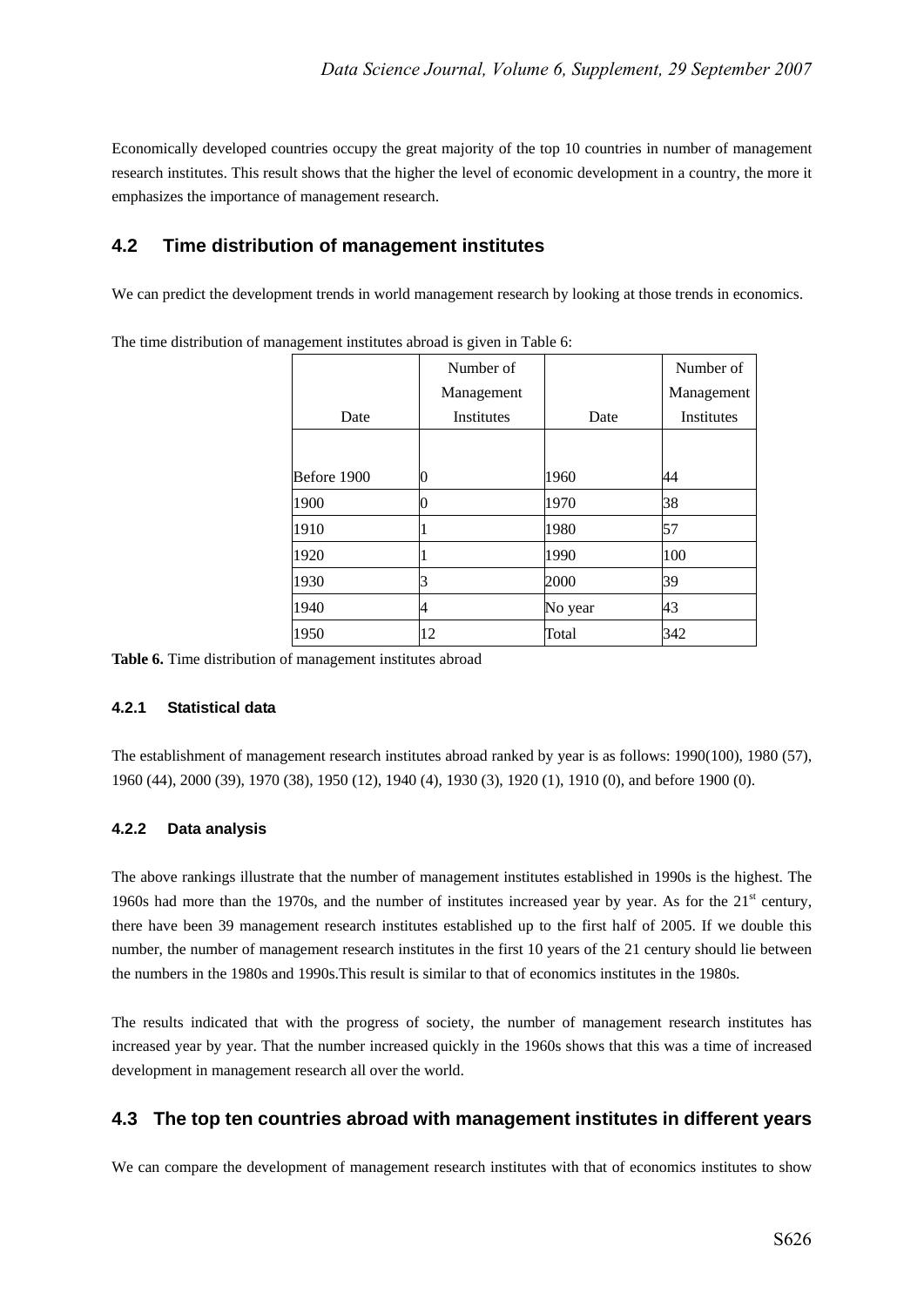the correlation between them.

|                | <b>Before</b>  |                |              |                |          |                |              |                |                  |                |                  |
|----------------|----------------|----------------|--------------|----------------|----------|----------------|--------------|----------------|------------------|----------------|------------------|
|                | 1900           |                | 1900         |                | 1910     |                | 1920         |                | 1930             |                | 1940             |
| Country        | Num            | Country        | Num          | Country        | Num      | Country        | Num          | Country        | Num m            | Country        | Num              |
| <b>USA</b>     | $\Omega$       | <b>USA</b>     | $\Omega$     | <b>USA</b>     | 1        | Japan          | 1            | Canada         | 1                | <b>USA</b>     | 2                |
| Korea          | $\theta$       | Korea          | $\mathbf{0}$ | Korea          | $\Omega$ | <b>USA</b>     | $\theta$     | Japan          | 1                | Canada         | 1                |
| <b>Britain</b> | $\theta$       | <b>Britain</b> | $\Omega$     | <b>Britain</b> | $\Omega$ | Korea          | $\theta$     | <b>USA</b>     | $\Omega$         | Germany        | 1                |
| Canada         | $\theta$       | Canada         | $\Omega$     | Canada         | $\Omega$ | <b>Britain</b> | $\theta$     | Korea          | $\Omega$         | Korea          | $\Omega$         |
| Bangla.        | $\overline{0}$ | Bangla.        | $\mathbf{0}$ | Bangla.        | $\theta$ | Canada         | $\mathbf{0}$ | <b>Britain</b> | $\boldsymbol{0}$ | <b>Britain</b> | $\overline{0}$   |
| Japan          | $\theta$       | Japan          | $\mathbf{0}$ | Japan          | $\Omega$ | Bangla.        | $\Omega$     | Bangla.        | $\overline{0}$   | Bangla.        | $\Omega$         |
| France         | $\Omega$       | France         | $\mathbf{0}$ | France         | $\Omega$ | France         | $\theta$     | France         | $\boldsymbol{0}$ | Japan          | $\boldsymbol{0}$ |
| Germany        | $\theta$       | Germany        | $\Omega$     | Germany        | $\Omega$ | Germany        | $\Omega$     | Germany        | $\Omega$         | France         | $\Omega$         |
| Russia         | $\theta$       | Russia         | $\Omega$     | Russia         | $\Omega$ | Russia         | $\theta$     | Russia         | $\Omega$         | Russia         | $\mathbf{0}$     |
| Pakistan       | $\theta$       | Pakistan       | $\mathbf{0}$ | Pakistan       | $\Omega$ | Pakistan       | $\theta$     | Pakistan       | $\boldsymbol{0}$ | Pakistan       | $\mathbf{0}$     |
| Malaysia       | $\theta$       | Malaysia       | $\mathbf{0}$ | Malaysia       | $\Omega$ | Malaysia       | $\Omega$     | Malaysia       | $\theta$         | Malaysia       | $\Omega$         |
|                |                |                |              |                |          |                |              |                |                  |                |                  |
|                | 1950.          |                | 1960         |                | 1970     |                | 1980         |                | 1990             |                | 2000             |

The top ten countries abroad with management institutes for different years are given in Table 7.

|                | 1950     |                | 1960         |                | 1970           |                | 1980           |                | 1990 |                | 2000           |
|----------------|----------|----------------|--------------|----------------|----------------|----------------|----------------|----------------|------|----------------|----------------|
| Country        | Num      | Country        | Num          | Country        | Num            | Country        | Num            | Country        | Num  | Country        | Num            |
| <b>USA</b>     | 3        | <b>USA</b>     | 7            | <b>USA</b>     | 9              | <b>USA</b>     | 17             | <b>USA</b>     | 18   | <b>USA</b>     | 10             |
| Bangla.        | 2        | Germany        | 4            | Korea          | 7              | Korea          | 10             | <b>Britain</b> | 10   | France         | 5              |
| Russia         | 2        | Korea          | 3            | Japan          | 2              | <b>Britain</b> | 4              | Korea          | 8    | <b>Britain</b> | 4              |
| Korea          | 1        | <b>Britain</b> | 3            | France         | 2              | Canada         | 3              | Bangla.        | 8    | Canada         | 3              |
| <b>Britain</b> | $\Omega$ | Bangla.        | 3            | Pakistan       | 2              | Pakistan       | 3              | Canada         | 7    | Japan          | 3              |
| Canada         | $\Omega$ | Japan          | 2            | Malaysia       | $\overline{2}$ | Bangla.        | 2              | Malaysia       | 6    | Russia         | 3              |
| Japan          | $\Omega$ | Canada         | 1            | <b>Britain</b> | 1              | Japan          | 2              | Russia         | 5    | Korea          | 2              |
| France         | $\Omega$ | Russia         | 1            | Canada         | 1              | Germany        | $\overline{2}$ | Pakistan       | 5    | Germany        | 2              |
| Germany        | $\Omega$ | Malaysia       | 1            | Bangla.        | 1              | France         | 1              | France         | 4    | Bangla.        | $\overline{0}$ |
| Pakistan       | $\Omega$ | France         | $\mathbf{0}$ | Germany        | 1              | Russia         | $\theta$       | Japan          | 3    | Pakistan       | $\overline{0}$ |
| Malaysia       | $\Omega$ | Pakistan       | $\Omega$     | Russia         | $\Omega$       | Malaysia       | $\Omega$       | Germany        |      | Malaysia       | $\theta$       |

**Table 7.** The top 10 countries abroad with management institutes for different years

#### **4.3.1 Statistical data**

Before 1909, there were no management research institutes abroad. In 1910-1919, there was only one management institute - in the USA. In 1920-1929, there was one management institute - in Japan. In 1930-1939, both Canada and USA had one management institute each. In 1940-1949, there were two management institutes in the USA, while both Canada and Germany each had one. In 1950-1059, there were two management institutes in the top ranking USA, Russia and Bangladesh were second, and Korea was third. In 1960-1969, the number of management institutes abroad increased quickly. The USA was first, Germany was second, and Korea was third. In 1970-1979, the number of management institutes abroad kept increasing. The United States ranked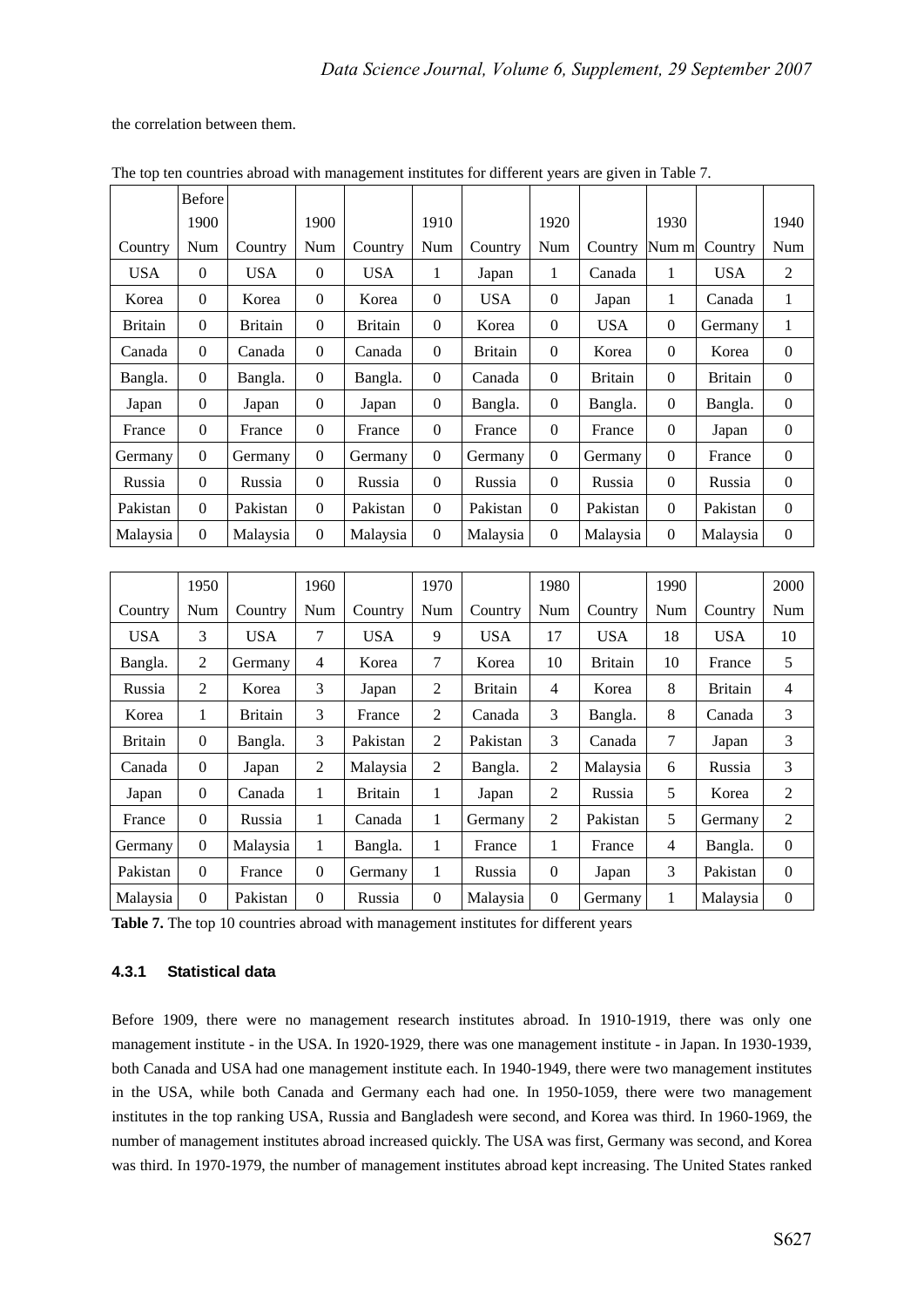first. However, the number of management institutes in Korea increased quickly. In 1980-1989, the number of management institutes in the USA was still first and increased quickly. Korea ranked second. In 1990-1999, the United States still ranked first, Britain was second, and Korea ranked third. In the period 2000 to the first half of 2005, the number has gone down a little. The United States still ranks the first, but the number of management institutes in France is increasing quickly.

#### **4.3.2 Data analysis**

#### The data above shows that:

a) The countries that established management research institutes early on are economically powerful. For example in 1960s, there were few management research institutes besides those in the United States, Japan, Canada and Germany, all economically powerful countries.

 b) The scale of development of world management research increases after the 1960s. The number of management institutes increased quickly in all countries after the 1960s, illustrating that countries started establishing management research after the 1960s.

c) After the 1960s countries with rapid development of management research institutes were countries with rapidly developing economies. In the 20th century, the countries whose numbers of management research institutes always were top ranked are the United States, Korea, Britain, and France. In the 12 different time frames, there were seven in which the United States ranked first in the world. This shows that the United States emphasized management research most highly in the international community. Since the 1970s, management research has developed rapidly in Korea, a country with a rapidly developing economy. From the results of the data analysis in Table 4, the United States and Korea have a large number of economics research institutes, proving that the more a country emphasizes economics research, the more it emphasizes management research. Table 7 and Table 4, thus, fit together.

d) Some countries demand attention. Bangladesh has ranked in the top ten throughout the years. Because economics research institutes develop rapidly is a country whose economy is developing quickly and there is a positive correlation between economic development and the establishment of economics research institutes, we must pay more attention to the economic development of Bangladesh. The number of management research institutes in Bangladesh and Pakistan has consistently occupied the top 10. Though they are not entirely flourishing country, we must pay more attention to the growth of their management institutes. These results mirror those of Table 4.

## **5 ANALYSIS OF THE RELATIVITY OF ECONOMICS AND MANAGEMENT**

## **5.1 A subject analysis on the relativity of economics and management**

We can relate management and economics by comparing the number of institutes on different subjects, which relate to economics.

Institutes in different subjects, which are related to economics are shown in Table 8.

| Subject | Number of | Related to |
|---------|-----------|------------|
|         |           |            |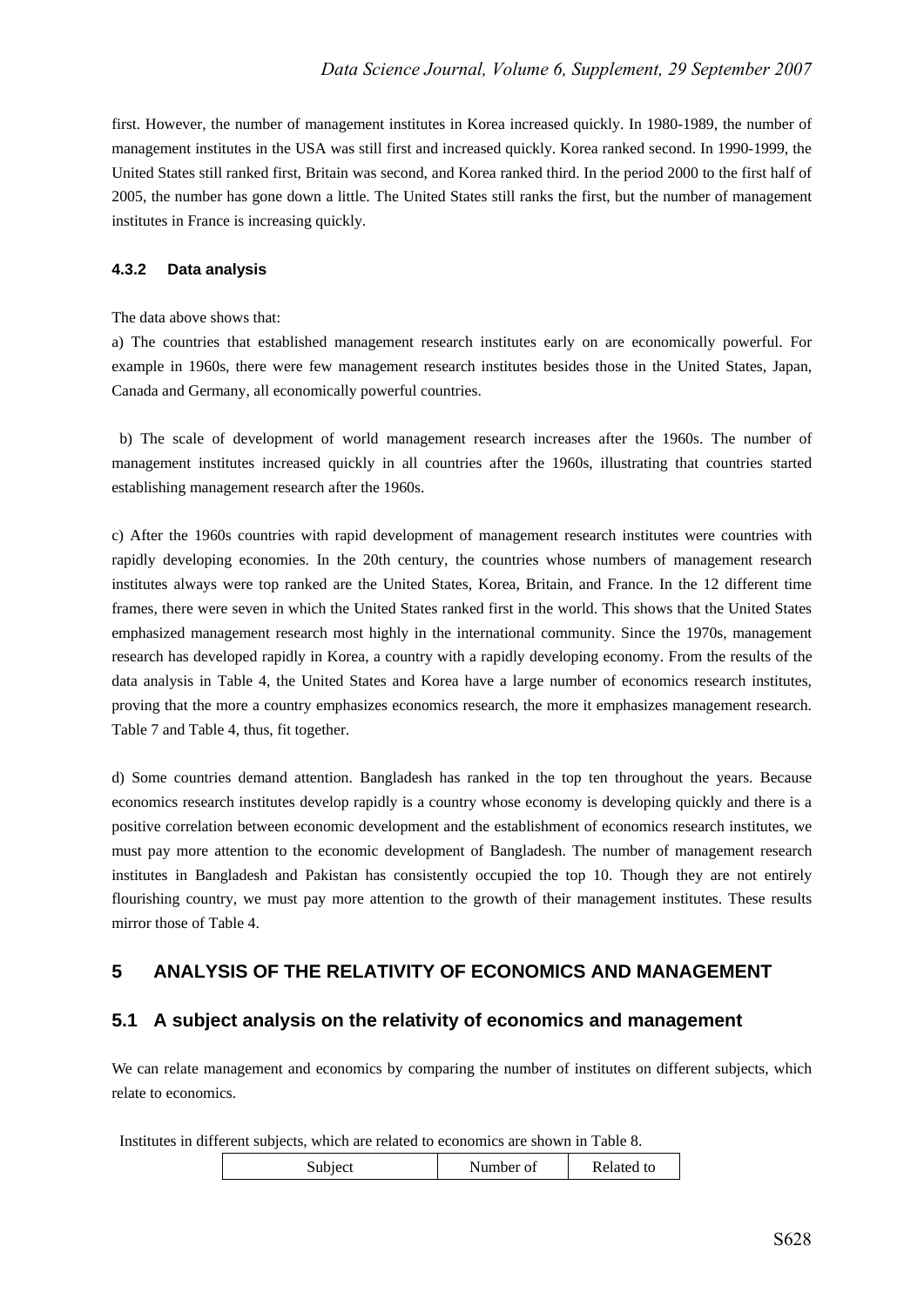|                         | Institutes | Economics |
|-------------------------|------------|-----------|
| Sociology               | 630        | 77.87%    |
| <b>Regional Studies</b> | 553        | 68.36%    |
| <b>Politics</b>         | 345        | 42.65%    |
| Management              | 342        | 42.27%    |
| Education               | 295        | 36.46%    |
| Law                     | 272        | 33.62%    |
| Other                   | 270        | 33.37%    |
| <b>History</b>          | 235        | 29.05%    |
| Linguistics             | 195        | 24.10%    |
| <b>Cultural Studies</b> | 190        | 23.49%    |
| Religion                | 126        | 15.57%    |

**Table 8.** Different types of institutes and their relation to economics

## **5.1.1 Data analysis**

## **5.1.1.1 Discovering the relativity of management and economics from subject distribution**

Table 8 shows that sociology has the greatest relationship with economics; next is regional research, and then comes politics. Management ranks fourth with a relationship of 42%. Therefore, management and economics are highly related.

## **5.1.1.2 The relativity of management and economics by the rank of management and institute of economics in all countries**

According to Table 2**,** the top ten countries in economics are as follows: the USA, Russia, Japan, Korea, Canada, Germany, Britain, France, Holland, Bangladesh, Australia, and Brazil. According to Table 5, the top ten countries in management are as follows: the USA, Russia, Japan, Korea, Canada, Germany, Britain, France, Bangladesh, Pakistan, and Malaysia. This shows that there are eight countries in which the institutes of management and economics both rank first in the world, thus proving that countries that emphasize economics research also emphasize management research.

## **5.2 Relative analysis of management and economics over time**

## **5.2.1 An analysis of the relationship between economics and management in different time Periods**

The relationship between economics and management in each time period is given in Table 9.

| Number of<br>Economics<br><b>Date</b><br>Institutes |  | Number of<br>Management<br>Institutes | Correlation of      |
|-----------------------------------------------------|--|---------------------------------------|---------------------|
|                                                     |  |                                       | Economics and       |
|                                                     |  |                                       | Management in Each  |
|                                                     |  |                                       | Time Period $(\% )$ |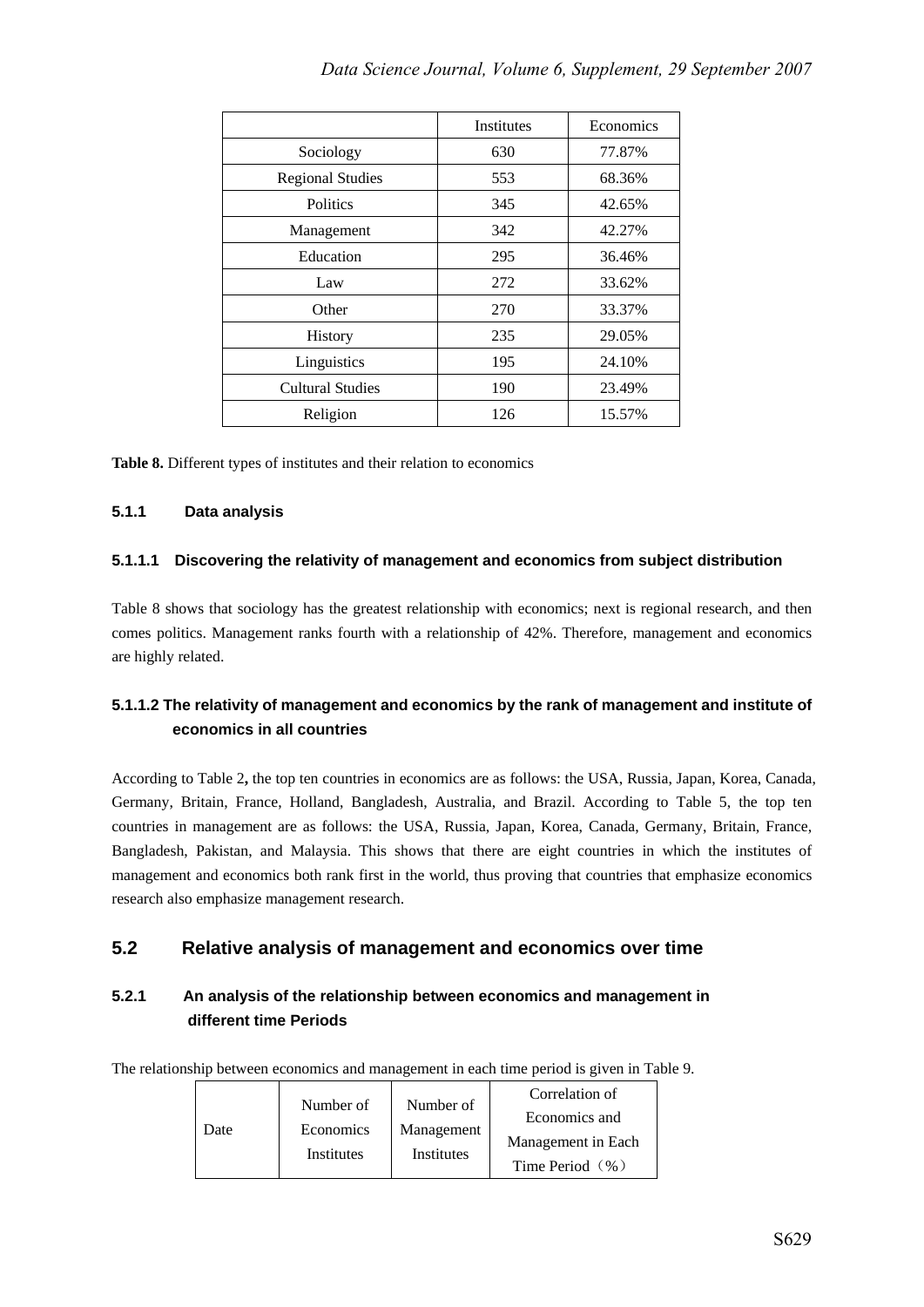| 1800 | $\Omega$       | 2   | $\overline{0}$ |
|------|----------------|-----|----------------|
| 1900 | $\Omega$       | 3   | $\overline{0}$ |
| 1910 | 1              | 3   | 33             |
| 1920 | 1              | 20  | 5              |
| 1930 | 3              | 15  | 20             |
| 1940 | $\overline{4}$ | 34  | 12             |
| 1950 | 12             | 60  | 20             |
| 1960 | 44             | 83  | 53             |
| 1970 | 38             | 85  | 45             |
| 1980 | 57             | 120 | 48             |
| 1990 | 100            | 172 | 58             |
| 2000 | 39             | 55  | 71             |

**Table 9.** The relationship between economics and management in each time period

Table 9 illustrates that the number of established management institutes has accelerated since the 1960s. The correlation between management and economics is 53% in the 1960s, 45% in the 1970s, 48% in the 1980s, and 58% in the 1990s. These numbers are more realistic than the 42% correlation from Table 8. They lower the ranking of regional research (second in Table 8), putting management above education, the fifth at 37%, and politics that ranks 3rd. The correlation is higher after 2000, but the data for this are not large. Further research needs to be done

## **5.2.2 A trend analysis from a line diagram**



**Figure 1.** Line diagram of the distribution of management and economics institutes abroad in each time period. (Numbers running horizontally: 1- before1900, 2-1900, 3-1910, 4-1920, 5-1930, 6-1940, 7-1950, 8-1960, 9-1970, 10-1980, 11-1990, 12-after 2000. The rest of the figures follow the same pattern)

The trends for both management and economics rise and fall at the same time, illustrating a positive relationship between them. The trends rise continuously, showing that the institutes of management and economics increase continuously through time. This also shows the ever-increasing trend for all countries to emphasis management and economics research.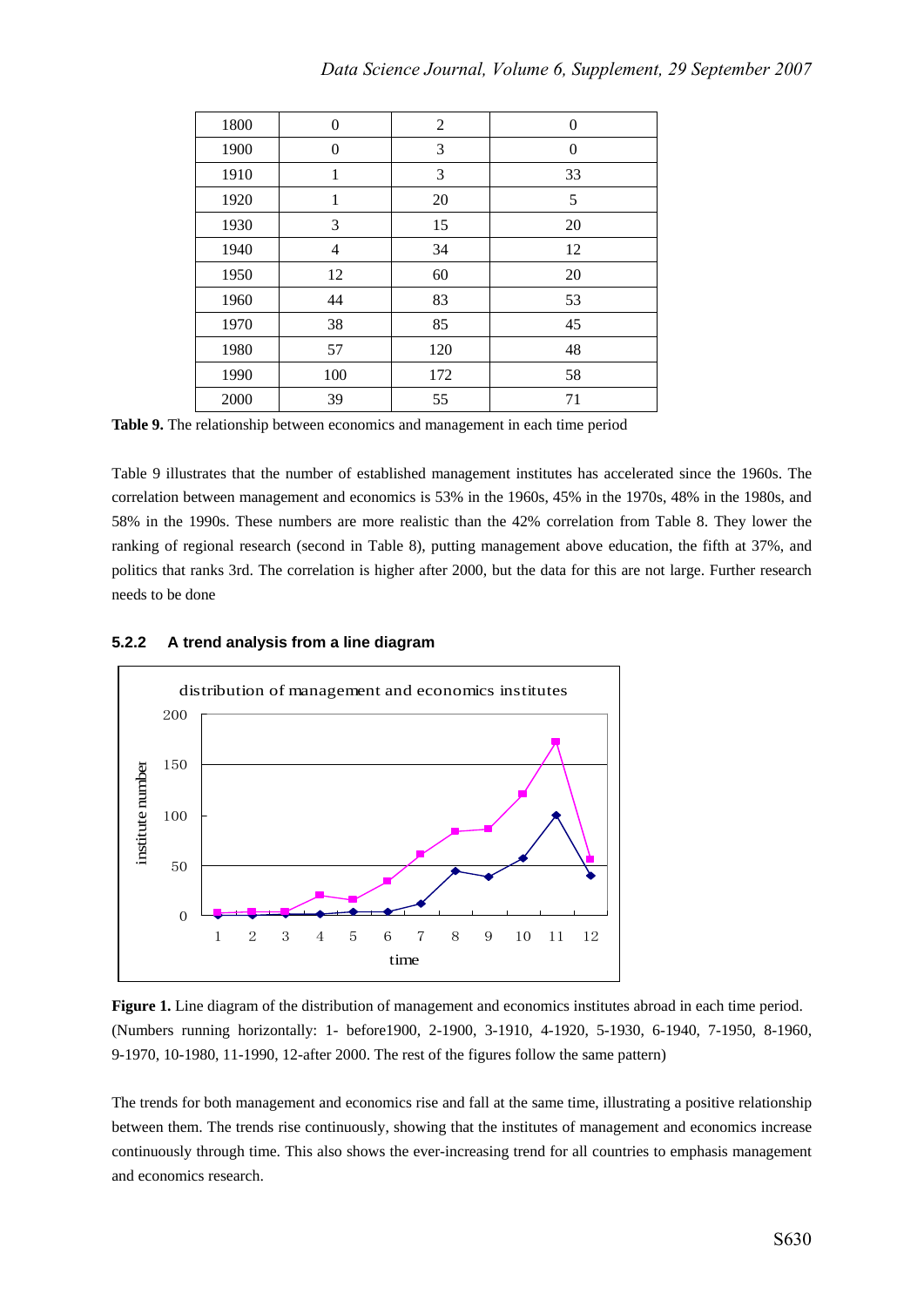## **5.2.3 Analysis of the relationship between different countries' economics and management over time**

In countries where the number of institutes of management and economics rank in the top ten, eight countries coincide. The following contrasts lines in the diagram of the number of institutions of management and economics.



Figure 2. Distribution of management and economics institutes in the USA



Figure 3. Distribution of management and economics institutes in Korea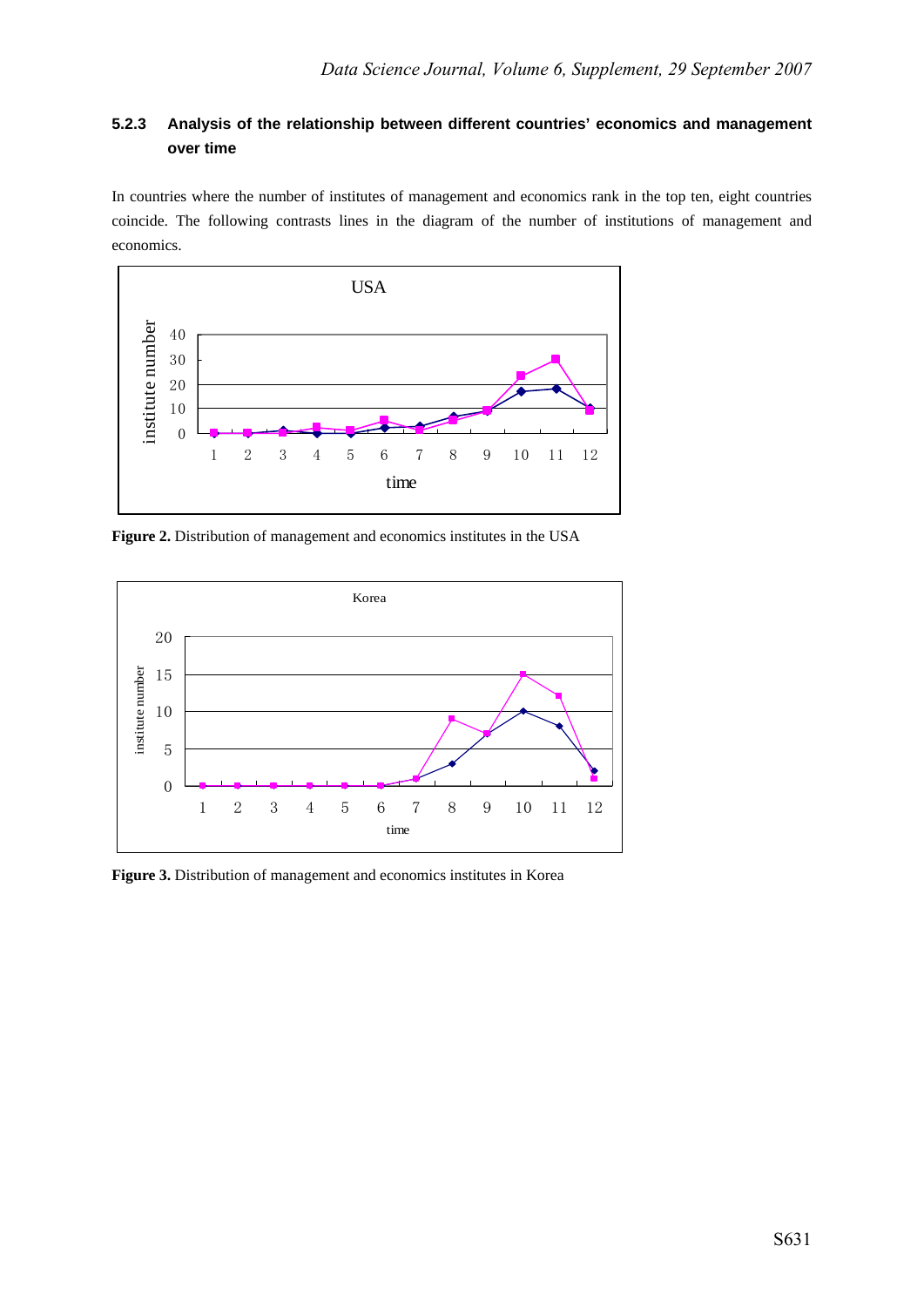

**Figure 4.** Distribution of management and economics institutes in Britain



Figure 5. Distribution of management and economics institutes in Canada



Figure 6. Distribution of management and economics institutes in Bangladesh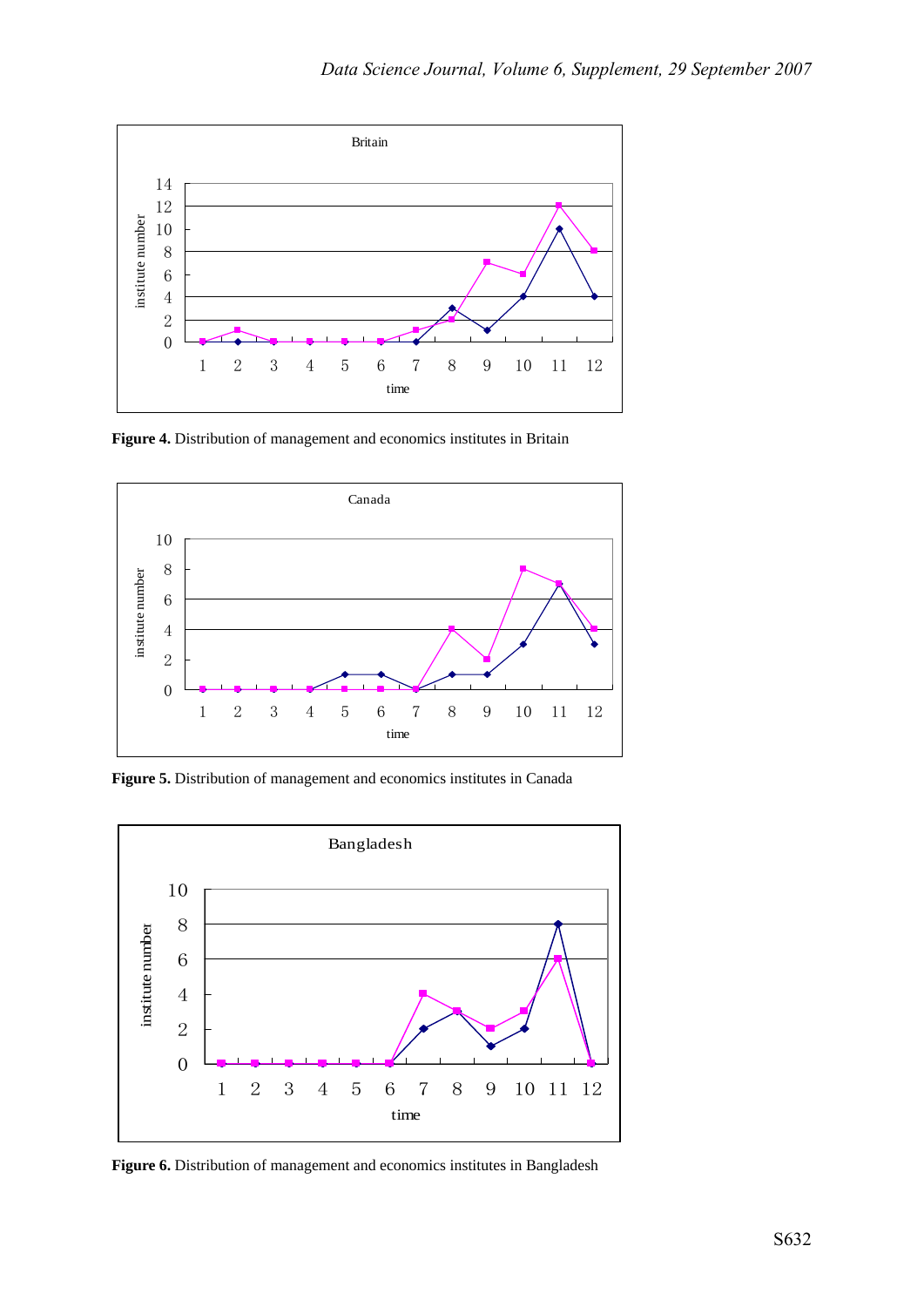

**Figure 7.** Distribution of management and economics institutes in Japan



Figure 8. Distribution of management and economics institutes in France



Figure 9. Distribution of management and economics institutes in Germany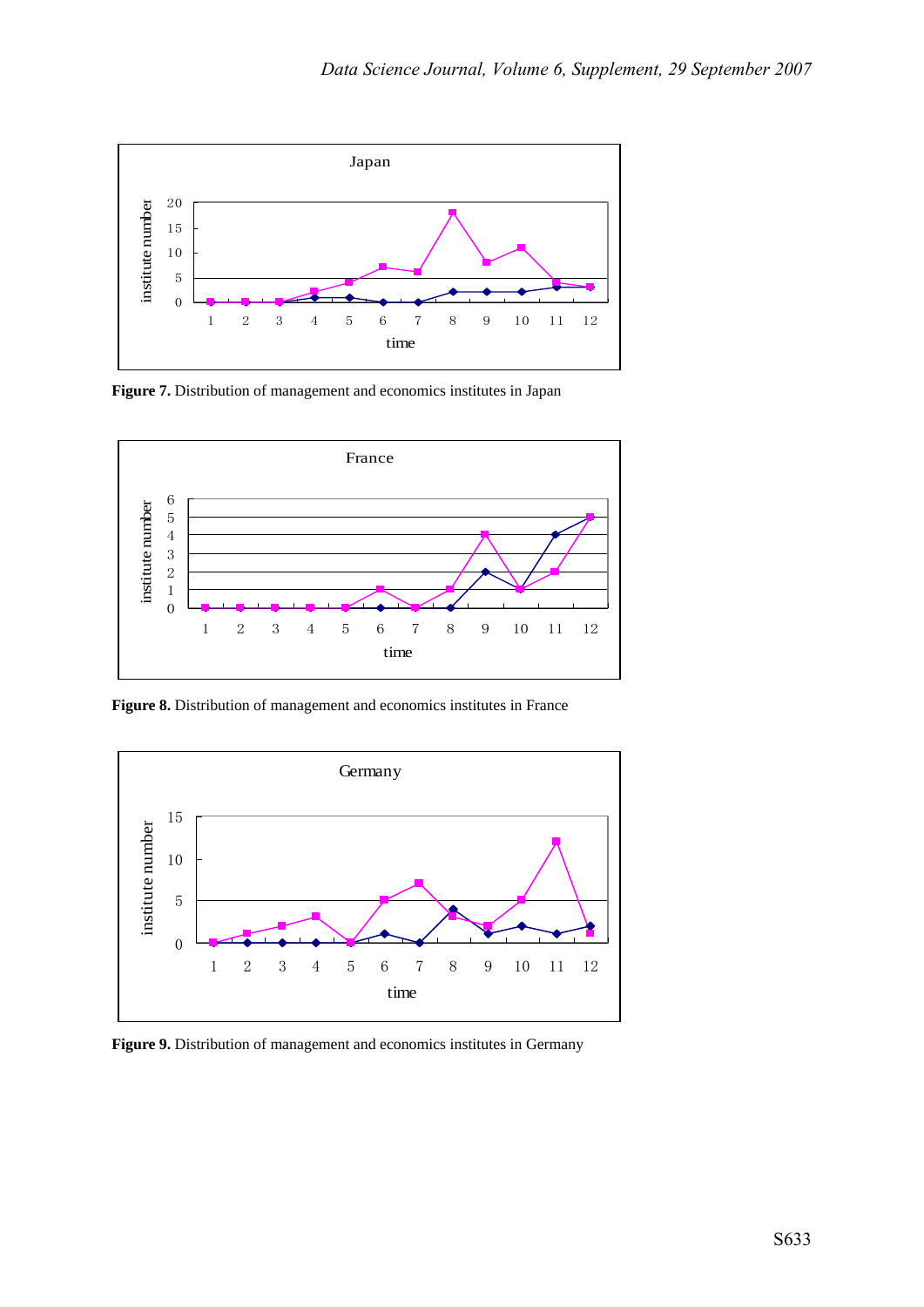

**Figure 10.** Distribution of management and economics institutes in Russia

The above figures (2-10) illustrate that along with Bangladesh, the number of economics and management institutes in the other seven countries have kept pace with changes. Also the number of economics institutions is consistently higher than that of management. This shows that in addition to the positive correlation between economics and management in each country, in most time periods, economics institutes outnumber management institutes. As time passes the world is paying more and more attention to management and economics research. Bangladesh is an exceptional case, which needs to be explored further.

## **6 CONCLUSION**

.

The analysis of the correlation between economics and management institutes abroad leads to the following conclusions.

a) In the course of economic development, all the countries have attached great importance to research in the management and economics disciplines.

b) The level of economic development and the amount of economic and management research in countries are positively correlated. Countries with a higher level of economic development pay more attention to economics and management research. It is the simultaneous development of management and economics research that makes the positive correlation.

c) The fast development of the economy promotes the establishment of economics and management institutes. The countries that established institutes of economics and management earlier have relatively high levels of economic development. The time a country's economy is in rapid development is also the peak period of the establishment of economics and management research institutions.

d) In the 1960s, the development of management research coincided with a rapid development of economics research.

e) The establishment of economics and management institutes and research in the two disciplines has increased over time.

f) Countries that pay attention to economics research also attach equal importance to management research. At the same time, however, economics outweighs management research.

g) Bangladesh is an exceptional case that needs to be explored further.